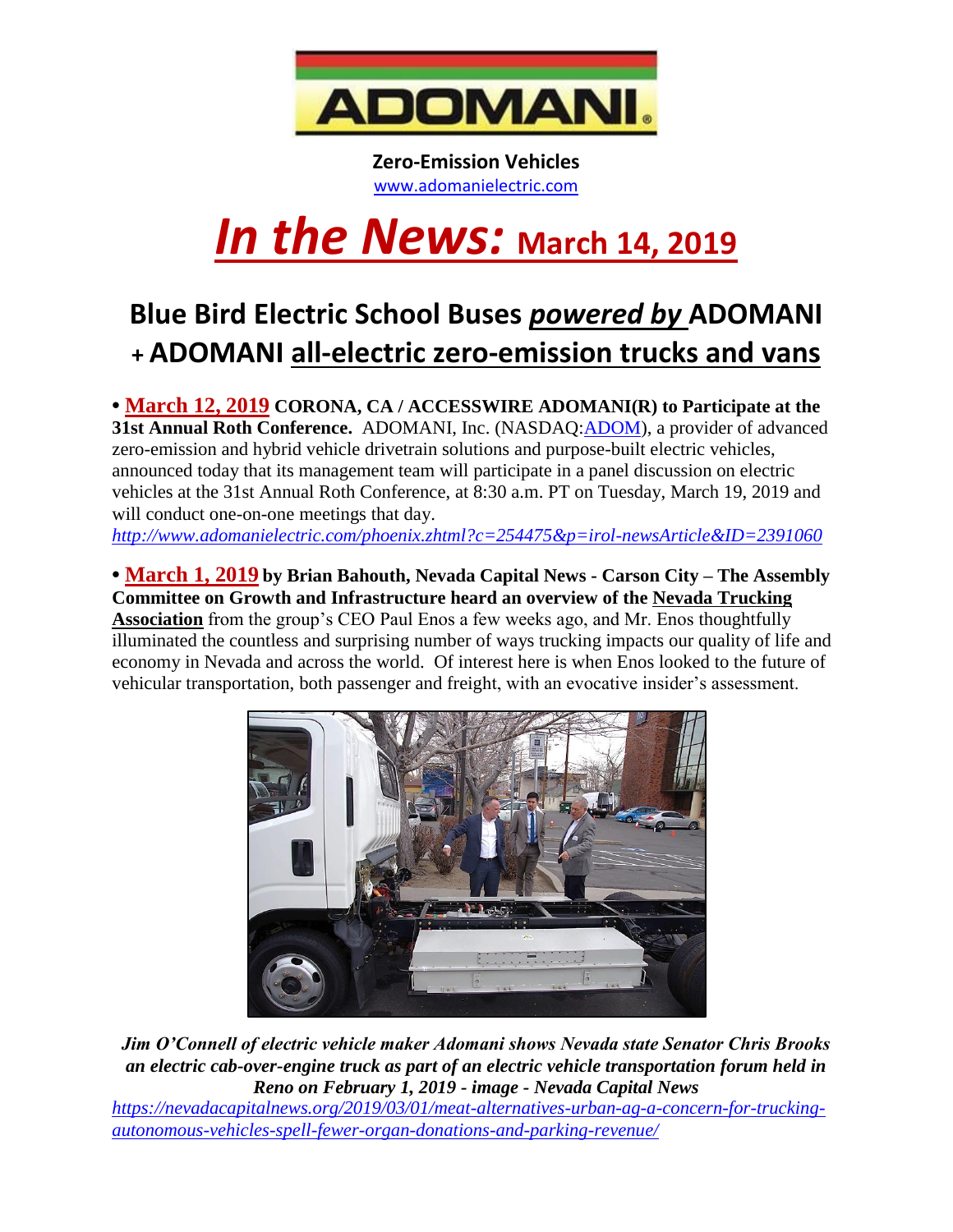**• February 19, 2019 By AccessWire, CORONA, CA, ADOMANI(R) Retains Roger Howsmon, Truck Industry Expert, as Consultant for its All-Electric Truck and Van Products** ADOMANI, Inc. (NASDAQ: [ADOM\)](http://pr.report/jCUrRntx) a provider of advanced zero-emission and hybrid vehicle drivetrain solutions and purpose-built electric vehicles, announced today that it has retained Roger Howsmon, a 40-year veteran of the trucking and manufacturing industries, as an expert consultant to help ADOMANI market its new zero-emission all-electric commercial trucks, vans and chassis *[https://www.nasdaq.com/press-release/adomanir-retains-roger](https://www.nasdaq.com/press-release/adomanir-retains-roger-howsmon-truck-industry-expert-as-consultant-for-its-allelectric-truck-and-20190219-00773)[howsmon-truck-industry-expert-as-consultant-for-its-allelectric-truck-and-20190219-00773](https://www.nasdaq.com/press-release/adomanir-retains-roger-howsmon-truck-industry-expert-as-consultant-for-its-allelectric-truck-and-20190219-00773)*

**• February 13, 2019 By AccessWire, ADOMANI(R) Reports Fourth Quarter and Full Year 2018 Results. ADOMANI, Inc. (NASDAQ[:ADOM\)](http://www.nasdaq.com/symbol/adom), a provider of advanced zeroemission and hybrid vehicle drivetrain solutions and purpose-built electric vehicles, today announced its results for the fourth quarter and full year ended December 31, 2018.**  Reported sales of \$1.2 million for the quarter and \$5.0 million for the year ended December 31, 2018. Sales during 2018 increased 10 times as compared to the previous year's sales,

Jim Reynolds, CEO of ADOMANI, commented, ''In 2018, we derived a substantial portion of our revenue from sales of drivetrains for the Blue Bird all-electric school bus. While we experienced substantial growth in 2018 as compared to 2017, we believe we will benefit in 2019 from additional diversification of both our customer base and our product offerings. We feel we are well positioned to meet or exceed full year 2019 analyst revenue estimates based on (1) our \$8.6 million backlog at the start of this year; (2) among other potential available incentives, \$75 million in California Energy Commission (CEC) funding for zero-emission all-electric school buses, expected to be released in the first half of 2019; and (3) additional grant funding available from states such as Michigan, Indiana, New York, Pennsylvania and Florida, and programs for electric infrastructure from utilities in California and South Carolina, as well as the release of millions from available Volkswagen settlement funding, which we believe will allow us to begin accepting orders in early 2019 for our new trucks, cargo vans and chassis, with deliveries potentially starting as early as late second quarter 2019. We believe revenue from this segment could represent as much as 50% of our revenue in 2019, and at a higher margin than our drivetrain systems.'' *[http://www.adomanielectric.com/phoenix.zhtml?c=254475&p=irol](http://www.adomanielectric.com/phoenix.zhtml?c=254475&p=irol-newsArticle&ID=2387373)[newsArticle&ID=2387373](http://www.adomanielectric.com/phoenix.zhtml?c=254475&p=irol-newsArticle&ID=2387373)*

#### **• February 12, 2019 By ACCESSWIRE, CORONA, CA**, **ADOMANI's Backlog Grows to \$10.1M, an 11% Increase from its Backlog announced December 18, 2018.**

**Blue Bird Corporation places orders for additional "Powered by ADOMANI®" all-electric drivetrain systems for zero-emission all electric school bus order fulfillment.** ADOMANI, Inc. (NASDAQ[:ADOM\)](http://pr.report/gjZcTDtG),a provider of advanced zero-emission and hybrid vehicle drivetrain solutions and purpose-built electric vehicles, announced today an 11% increase in its previously reported December 18, 2018 backlog of \$9.1 million to \$10.1 million. The increase is a result of recent purchase orders from [Blue Bird Corporation](http://pr.report/Qh5lWOzo) for additional zero-emission drivetrain systems for Blue Bird's all-electric All American RE Type D school buses. ADOMANI® and Blue Bird and its dealers across the United States have partnered in showcasing the all-electric, zero-emission school buses to school districts, community leaders and government officials. ADOMANI® currently expects to deliver the \$10.1 million in backlog in 2019*. <http://www.adomanielectric.com/phoenix.zhtml?c=254475&p=irol-newsArticle&ID=2387127>*

**• February 5, 2019 by Cam Benty for EV's Today, ADOMANI School Bus Electrification: A lesson in efficient transportation. Adomani® is helping School Districts "practice what they preach" in class as the power provider to Blue Bird for all-electric propulsion school buses.** In school, students learn about the environment and the effects of pollution on their world. They take classes that explain today's challenges with greenhouse gasses and climate change while attending recycling drives on the weekend. But their transit to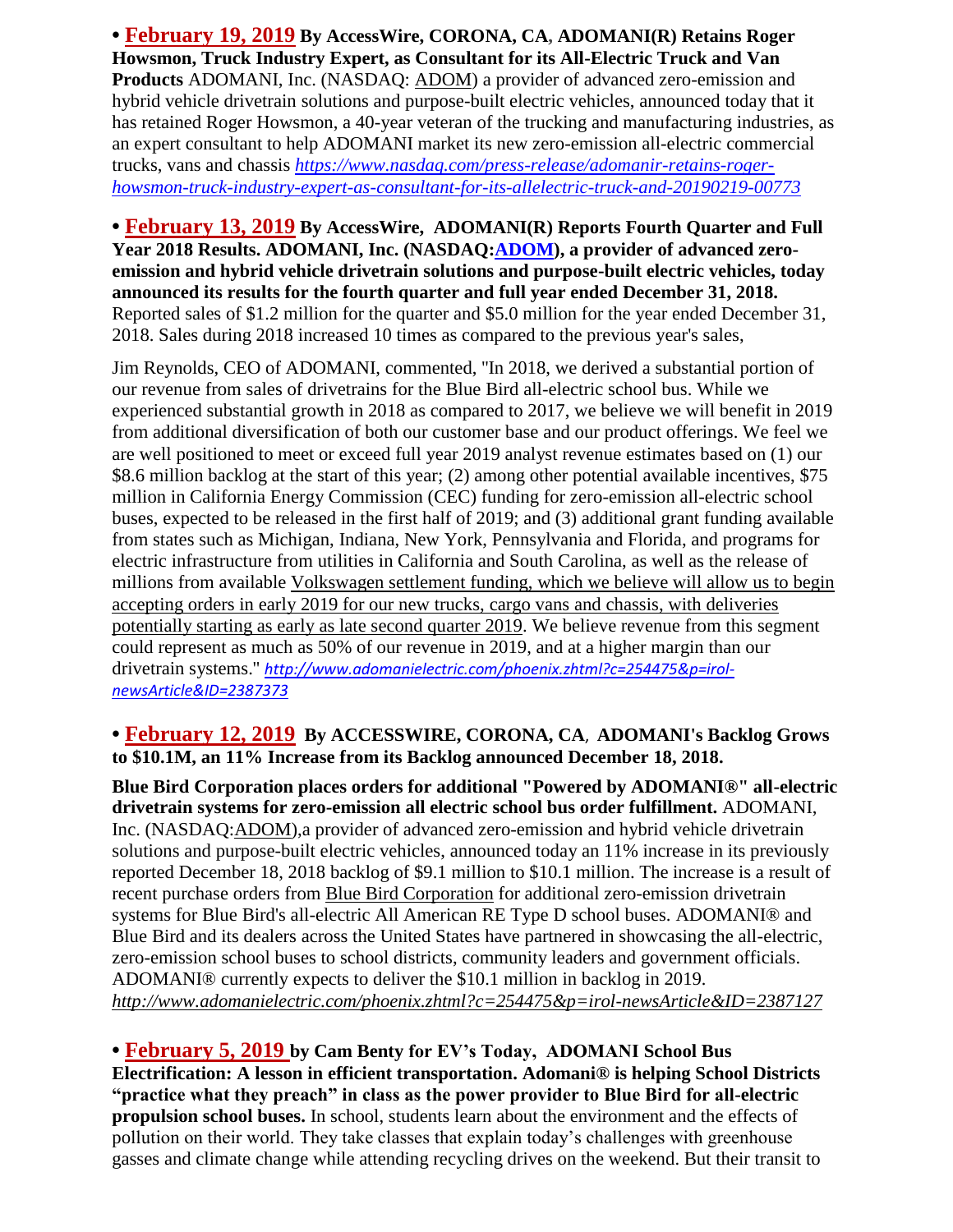school and field trips are in stark contrast to their teachings – arriving at their destination in poorly tuned vehicles that make them part of the environmental problem, not the solution.

Today, a number of school districts around the country have begun converting these exhaust emitting diesel-powered school busses to all-electric propulsion. **Adomani'**s electrification drive system eliminates harmful exhaust emissions, removes the need to purchase expensive diesel fuel and reduces vehicle maintenance costs due to fewer moving components and fluid changes.

Published in Electric Vehicle Research: *[https://www.electricvehiclesresearch.com/articles/16537/school-bus-electrification-a-lesson-in](https://www.electricvehiclesresearch.com/articles/16537/school-bus-electrification-a-lesson-in-efficient-transportation)[efficient-transportation](https://www.electricvehiclesresearch.com/articles/16537/school-bus-electrification-a-lesson-in-efficient-transportation)* Published in School Transportation News: *[https://stnonline.com/industry-releases/school-bus-electrification-a-lesson-in-efficient](https://stnonline.com/industry-releases/school-bus-electrification-a-lesson-in-efficient-transportation/)[transportation/](https://stnonline.com/industry-releases/school-bus-electrification-a-lesson-in-efficient-transportation/)*

#### **• January 29, 2019 By AccessWire, ADOMANI(R) Debuts its All-Electric Commercial Trucks and Vans in Northern California Ride-and-Drive Events** ADOMANI, Inc.

(NASDAQ[:ADOM\)](http://www.nasdaq.com/symbol/adom), a provider of advanced zero-emission and hybrid vehicle drivetrain solutions and purpose-built electric vehicles, began showcasing its new all-electric zero-emission Class 3 truck and cargo van to Northern California school districts last week. The transportation directors and staff that participated in the Ride-and-Drive events included members from Pittsburg, San Jose, Fremont, and Twin Rivers Unified School Districts. ADOMANI® is currently scheduling more Ride-and-Drive events in both Southern and Northern California as well as Nevada. *[https://www.nasdaq.com/press-release/adomanir-debuts-its-allelectric](https://www.nasdaq.com/press-release/adomanir-debuts-its-allelectric-commercial-trucks-and-vans-in-northern-california-rideanddrive-20190129-00677)[commercial-trucks-and-vans-in-northern-california-rideanddrive-20190129-00677](https://www.nasdaq.com/press-release/adomanir-debuts-its-allelectric-commercial-trucks-and-vans-in-northern-california-rideanddrive-20190129-00677)*

**• January 15, 2019 by [John O'Dell,](https://www.trucks.com/author/john-odell/) Trucks.com, Electric Truck Market Poised for fast growth, says analyst firm.** After a sluggish 2018, the electric truck market this year will begin a multiyear run of double-digit increases, a British analyst firm is predicting. Awareness in the trucking industry that electrification can reduce fuel and maintenance costs also is increasing, Rueben Scriven, a trucking electrification analyst with Interact, told Trucks.com. *<https://www.trucks.com/2019/01/15/electric-truck-market-fast-growth/>*

**• January 14th, 2019 [AUTOMOTIVE](https://abc7.com/topic/automotive) By [Dave Kunz](https://abc7.com/about/newsteam/dave-kunz) FONTANA ROLLS OUT NEW ELECTRIC SCHOOL BUSES** ABC7.COM Fontana Unified School District is debuting two new electric school buses with a range of about 100 miles per charge, in partnership with Southern California Edison. FONTANA, Calif. (KABC) -- The newest school buses in Fontana are completely electric. They were acquired with help from the electric company Southern California Edison.

Electric buses have been used for every day transit in Long Beach. Now, it's time to use them for students.

"The school districts and the students that will be benefiting from the grant live in areas that have some of the worst air quality in the state of California," said Lisa Woon, a principal manager from SoCal Edison*. [https://abc7.com/automotive/fontana-rolls-out-new-electric-school](.%20https:/abc7.com/automotive/fontana-rolls-out-new-electric-school-buses/5058036/)[buses/5058036/](.%20https:/abc7.com/automotive/fontana-rolls-out-new-electric-school-buses/5058036/)*